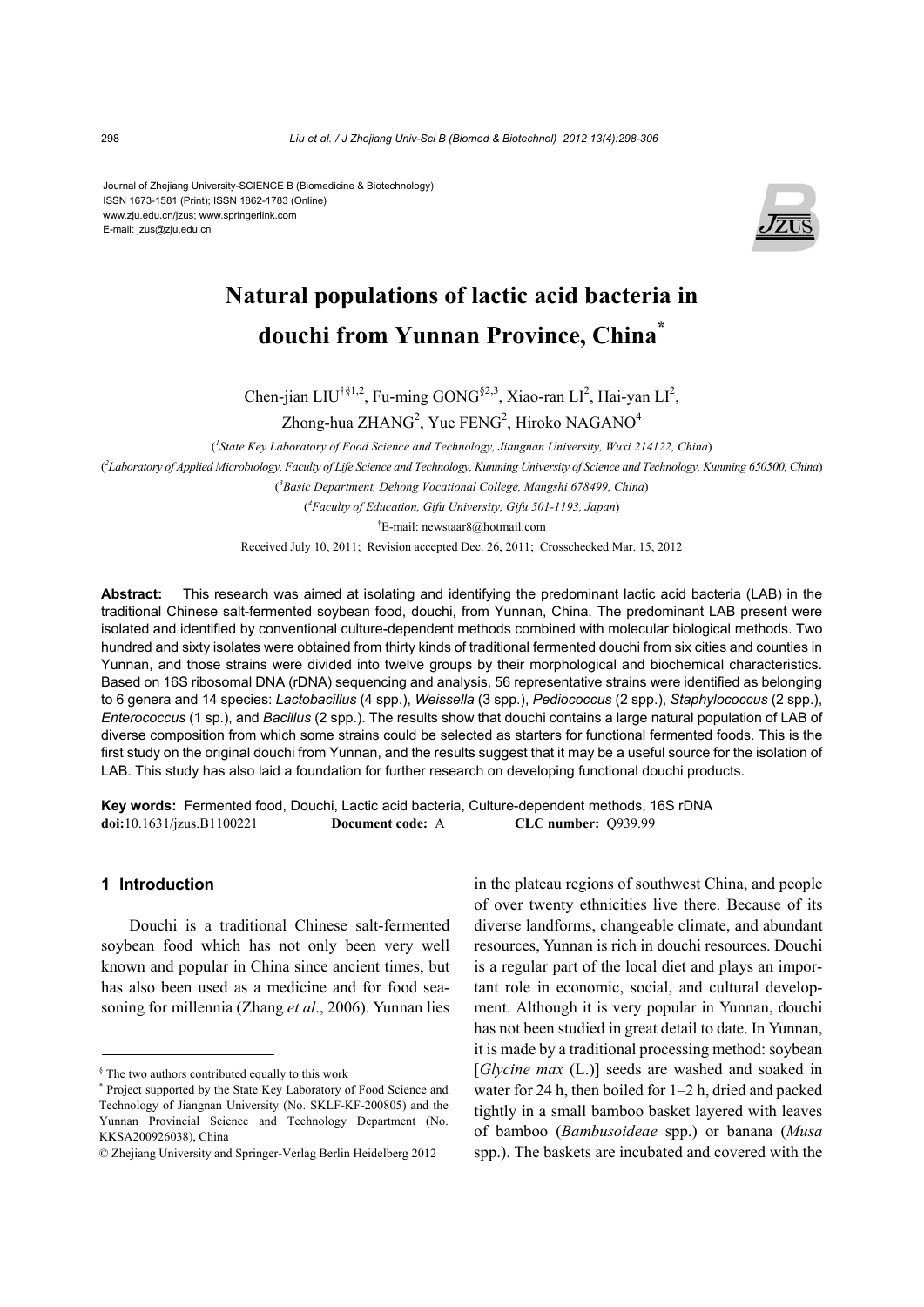leaves of soybean plants to maintain an above-ambient temperature. After 3 to 5 d of fermenting, salt (NaCl) is added to about  $12\% - 15\%$  (w/w), and spices (such as sugar, Chinese prickly ash, fresh hot pepper paste, or dry hot pepper powder) are added, and the mixture is packed in a tank for about one month.

Lactic acid bacteria (LAB) belong to a group of Gram-positive bacteria that excrete lactic acid as their main fermentation product into the culture medium, and are generally recognized as safe (Konings *et al*., 2000). Nowadays, LAB are important for the food and dairy industries because the lactic acid and other organic acids produced by these bacteria act as natural preservatives and flavour enhancers. LAB are also regarded as probiotics which are able to stimulate immune responses and prevent infections against enteropathogenic bacteria (Reid, 1999). Thus, LAB could contribute to food safety. Research has shown that LAB exist in fermented soybean food, such as tempeh and douchi in Taiwan (Moreno *et al*., 2002; Chen *et al*., 2006). It is important to define the exact composition of native douchi LAB and distinguish them down to the subspecies level, because this may raise the status of douchi, increase its marketability and profitability, and make it more commercializable.

Traditional bacterial classification methods based on morphological, physiological, and biochemical tests can be time-consuming, misleading, and laborious (Wattiau *et al*., 2001). To overcome these shortfalls, various methods that use DNA typing for molecular identification of microbial resources have been developed. More convenient and accurate identifications are achievable using nucleotide base sequencing of 16S ribosomal DNA (rDNA), which provides a basis for phylogenetic analysis and identification (Chin *et al*., 2006). Several studies have rapidly classified LAB based on 16S rDNA sequencing and this method can be used to identify and distinguish the LAB at the subspecies level (Kim B. *et al*., 2003; Chao *et al*., 2008).

This research was aimed at isolating and identifying the predominant LAB microflora from Yunnan traditional fermented douchi by conventional culture-dependent methods combined with molecular biological methods. Furthermore, the goal of this study was to determine the natural population of LAB in douchi and construct a phylogenetic tree of these microorganisms.

#### **2 Materials and methods**

#### **2.1 Collection of samples**

Thirty douchi samples were collected from six cities and counties within the main douchi-producing areas of Yunnan (Table 1). Each 100 g sample, prepared using traditional household methods, was collected and put into a sterilized polyethylene sampling bag, then transported to the laboratory where it was stored immediately at 4 °C. Analysis within two days of sample collection was considered optimal.

#### **2.2 Isolation of LAB**

To isolate LAB from douchi, direct spreading and accumulation methods were used (Chen *et al*., 2005). For both methods, appropriate dilutions were spread onto acidic de Man-Rogosa-Sharpe (MRS) agar plates (pH 6.3, Oxoid Ltd., Basingtoke, Hampshire, England) supplemented with 0.04 g/L bromocresol purple and  $0.01$  g/ml CaCO<sub>3</sub> (de Man *et al.*, 1960; Lim and Im, 2009). All the plates were incubated under anaerobic conditions (AnaeroPack Rectangular Jar, Mitsubishi Gas Chemical Co. Inc., Japan) for 48–72 h at 35  $\degree$ C. After incubation, the colonies of LAB on the MRS agar plates were counted.

Typical colonies with different morphologies and which formed a clear zone were randomly isolated from the MRS agar plates using sterilized toothpicks. Five to ten LAB strains from MRS agar plates of each of the fermented douchi samples were randomly selected according to Harrigan and McMance (1976). All the isolates were cultured in MRS broth, and purified by replating on MRS agar plates (Chen *et al*., 2006). Prior to the molecular identification, the phenotypes of microbial isolates were determined based on colony and cell morphology. Then, the isolates were checked by Gram staining and catalase reaction (Mohd Adnan and Tan, 2007). Only isolates which had clear halos and were catalase-negative and Gram-positive, were chosen for further analysis. These isolates were stored at −80 °C in MRS broth containing 50% glycerol prior to molecular analysis (Benito *et al*., 2008).

#### **2.3 Identification of LAB isolates**

Total DNA was extracted from 1.5 ml of each isolate MRS broth, as described by Schmidt *et al*. (1991), with slight modification. Briefly, samples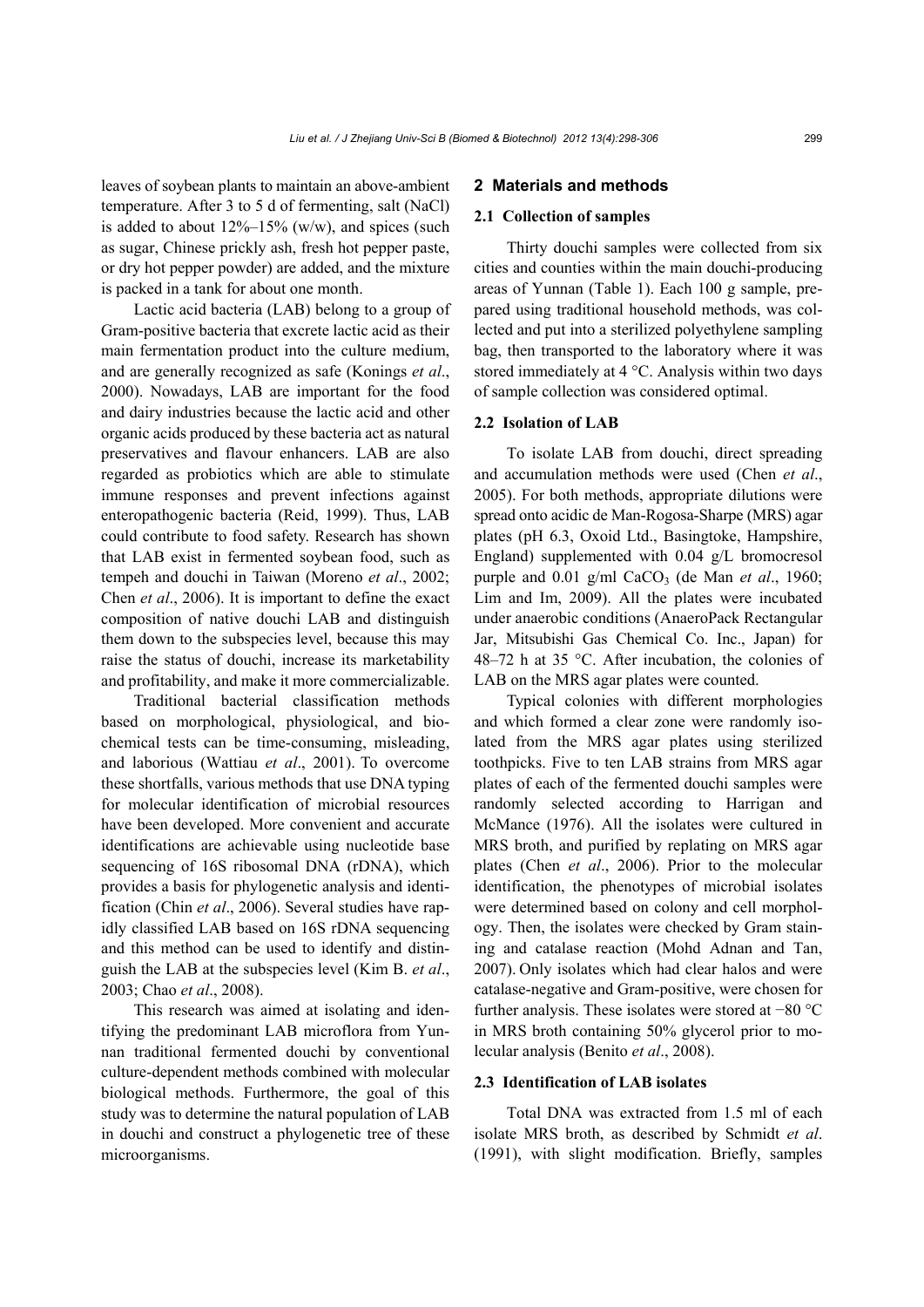were centrifuged and the sediments were washed using water. The centrifuged cells were treated with lysozyme (1 mg/ml finally). After incubation for 2 h at 37 °C, samples were treated with sodium dodecyl sulfate [SDS, 1% (0.01 g/ml) finally] and proteinase K (0.4 mg/ml finally) and incubated for 1 h at 37  $^{\circ}$ C. Next, cetyltrimethylammonium bromide [CTAB, 1% (0.01 g/ml) finally] was added to the tubes which were then incubated at 65  $\degree$ C in a water bath for 20 min. Cell lysates were extracted with an equal volume of phenol/chloroform/isoamyl alcohol (25:24:1, v/v/v), mixed thoroughly, and centrifuged at 15000 r/min for 10 min. The upper phases of the centrifugation products were transferred to new tubes and an equal volume of chloroform/isoamyl alcohol (24:1, v/v) was added. Samples were then centrifuged at 15000 r/min for 10 min and the upper phases were transferred to new tubes. A 0.6-volume of ice cold isopropanol was added to the samples. An additional centrifugation was performed at 12000 r/min for 15 min at 4 °C. The pellet was then washed with ice-cold 70% ethanol, dried, and resuspended in TE buffer [10 mmol/L Tris-HCl, pH 8.0, 1 mmol/L ethylenediaminetetraacetic acid (EDTA)].

Sequence analysis of the 16S rDNA was used to classify and identify the LAB isolates. The 16S rDNA polymerase chain reaction (PCR) amplifications of isolated strains were performed with two universal primers, 27F (5′-AGA GTT TGA TCA TGG CTC AG-3′) and 1492R (5′-TAC GGT TAC CTT GTT ACG ACT T-3′) (Kim *et al*., 2009). The PCR reaction was carried out using a TaKaRa Ex Taq gene amplification PCR kit (TaKaRa, Dalian, China) and performed on an ABI PCR System 2720 (Applied Biosystems, Singapore). The thermocycle program was as follows: 95 °C for 5 min; 35 cycles at 95 °C for 1 min, 60 °C for 1 min, and 72 °C for 2 min; and a final extension step at 72 °C for 10 min. After cycling, the PCR products were separated by electrophoresis on a 1% agarose gel (0.01 g/ml) containing ethidium bromide in 1× Tris-acetate-EDTA (TAE) buffer, and the results of the 1% agarose gel electrophoresis revealed a 1466-bp PCR product. The bacterial 16S rDNA amplicons were purified using a PCR clean-up gel extraction kit (Macherey-Nagel GmbH, Germany) according to the manufacturer's instructions, and were confirmed by 1% agarose gel electrophoresis. For phylogenic identification, the target

regions of 16S rDNA were partially sequenced using a BigDye Terminator V3.1 cycle sequencing kit (Applied Biosystems, Foster City, CA) and an ABI 3730 PRISM genetic analyzer (Applied Biosystems, USA).

The 16S rDNA sequence homologies were examined by comparing the sequences obtained with those in the National Center for Biotechnology Information (NCBI) GenBank database and by using the online analysis tool EzTaxon (Chun *et al*., 2007). For phylogenetic analysis, sequences were aligned using the CLUSTAL X software (Thompson *et al*., 1997; Larkin *et al*., 2007). A phylogenetic tree was constructed by the neighbor-joining method (Saitou and Nei, 1987) with 500 bootstrap pseudoreplicates, using MEGA 4.0.1 (Tamura *et al*., 2007).

# **3 Results**

## **3.1 LAB counts and strain isolation**

LAB in thirty douchi samples were evaluated under anaerobic growth conditions on semi-selective MRS agar plates. All of the isolates which were Gram-positive produced white or light-yellowish colonies. Samples of YM-2, JS-3, JS-7, YH-10, YH-12, YH-13, ZT-3, QB-1, QB-3, XG-1, and XG-3 had the highest amounts of LAB on MRS agar, and among the samples ZT-3 and XG-3 have the most cells, at  $2.0 \times 10^9$  colony forming unit per ml (CFU/ml). By contrast, sample YM-6 had the lowest cell count at  $1.0 \times 10^6$  CFU/ml (Table 1). All of the samples from Shangri-la in west Yunnan had the highest average amount of LAB cells (Table 1). Two hundred and sixty acid-producing bacterial colonies were selected from all the plates randomly and were divided into twelve groups according to their morphological and biochemical characteristics, and then used for further studies.

# **3.2 Identification and phylogenetic analyses of LAB from douchi**

Fifty-six representative acid-producing bacterial strains which were Gram-positive and had clear halos on MRS agar were selected from the twelve bacterial groups, and were identified by their 16S rRNA gene sequences. The fifty-six representative strains isolated from the original fermented douchi were classified into six genera and fourteen species by partial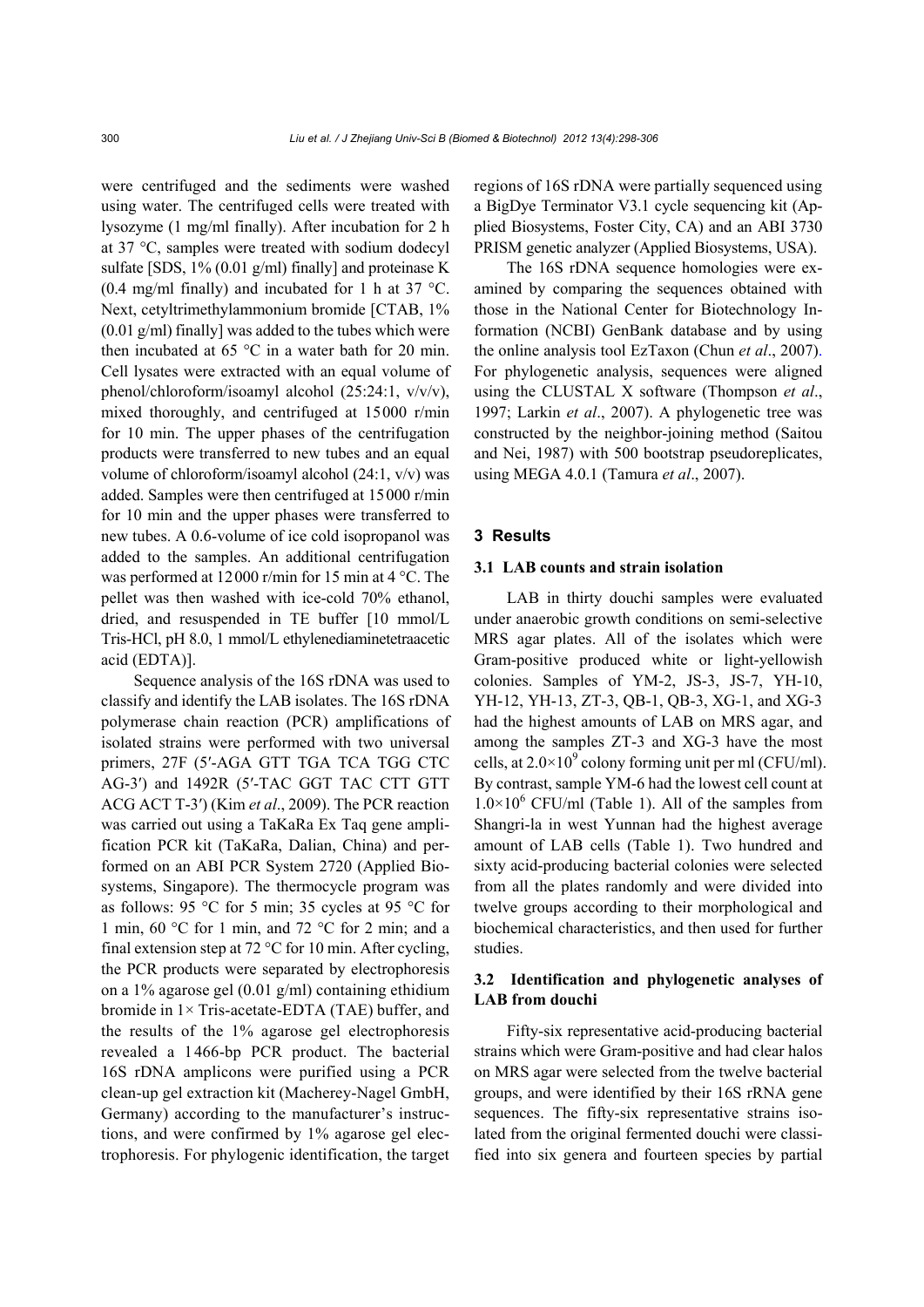| Producing area   | Sampling point Douchi sample |         | Average viable cell count (CFU/ml) | Number of                   |                          |
|------------------|------------------------------|---------|------------------------------------|-----------------------------|--------------------------|
|                  |                              |         | For each sample                    | For each sampling point     | isolates                 |
| Central Yunnan   | Yimen                        | $YM-1$  | $(7.9 \pm 0.4) \times 10^8$        | $(4.8 \pm 6.0) \times 10^8$ | 13                       |
|                  | Yimen                        | $YM-2$  | $(1.6\pm0.2)\times10^9$            |                             | 9                        |
|                  | Yimen                        | $YM-3$  | $(4.7\pm0.4)\times10^8$            |                             | 7                        |
|                  | Yimen                        | $YM-4$  | $(4.6\pm0.3)\times10^7$            |                             | <b>ND</b>                |
|                  | Yimen                        | $YM-5$  | $(7.5 \pm 0.5) \times 10^7$        |                             | 9                        |
|                  | Yimen                        | $YM-6$  | $(1.0\pm0.1)\times10^6$            |                             | 8                        |
| Northeast Yunnan | Yongshan                     | $ZT-1$  | $(3.6 \pm 1.1) \times 10^8$        | $(5.6 \pm 7.0) \times 10^8$ | 8                        |
|                  | Yongshan                     | $ZT-2$  | $(5.8 \pm 0.9) \times 10^8$        |                             | 18                       |
|                  | Yongshan                     | $ZT-3$  | $(2.0\pm0.2)\times10^9$            |                             | 10                       |
|                  | Yongshan                     | $ZT-4$  | $(9.3 \pm 1.1) \times 10^7$        |                             | 10                       |
| South Yunnan     | Jianshui                     | $JS-1$  | $(7.1 \pm 1.1) \times 10^7$        | $(5.2 \pm 5.9) \times 10^8$ | 3                        |
|                  | Jianshui                     | $JS-2$  | $(4.4\pm0.9)\times10^{7}$          |                             | $\overline{c}$           |
|                  | Jianshui                     | $JS-3$  | $(1.2\pm0.3)\times10^{9}$          |                             | 19                       |
|                  | Jianshui                     | $JS-4$  | $(2.6 \pm 0.3) \times 10^8$        |                             | 5                        |
|                  | Jianshui                     | $JS-5$  | $(9.3 \pm 1.3) \times 10^7$        |                             | 8                        |
|                  | Jianshui                     | $JS-6$  | $(3.2\pm0.5)\times10^8$            |                             | $\mathbf{1}$             |
|                  | Jianshui                     | $JS-7$  | $(1.8\pm0.1)\times10^{9}$          |                             | 3                        |
|                  | Jianshui                     | $JS-8$  | $(5.4 \pm 0.7) \times 10^8$        |                             | 5                        |
|                  | Jianshui                     | $JS-9$  | $(3.3\pm0.3)\times10^8$            |                             | $\overline{7}$           |
|                  | Yuanyang                     | YH-10   | $(1.5\pm0.4)\times10^{9}$          | $(1.1\pm0.5)\times10^{9}$   | 5                        |
|                  | Yuanyang                     | $YH-11$ | $(8.5\pm0.5)\times10^8$            |                             | 3                        |
|                  | Yuanyang                     | YH-12   | $(1.2\pm0.2)\times10^9$            |                             | $\overline{\mathcal{L}}$ |
|                  | Yuanyang                     | $YH-13$ | $(1.4\pm0.3)\times10^{9}$          |                             | 3                        |
|                  | Yuanyang                     | $YH-14$ | $(4.3 \pm 0.4) \times 10^8$        |                             | $\overline{4}$           |
| Southeast Yunnan | Qiubei                       | $QB-1$  | $(1.1\pm0.1)\times10^9$            | $(1.1\pm0.3)\times10^9$     | 16                       |
|                  | Qiubei                       | $QB-2$  | $(8.0 \pm 0.2) \times 10^8$        |                             | 13                       |
|                  | Qiubei                       | $QB-3$  | $(1.3\pm0.4)\times10^{9}$          |                             | 19                       |
| West Yunnan      | Shangri-la                   | $XG-1$  | $(1.4\pm0.3)\times10^{9}$          | $(1.4\pm0.6)\times10^{9}$   | 20                       |
|                  | Shangri-la                   | $XG-2$  | $(7.4 \pm 0.4) \times 10^8$        |                             | $\overline{2}$           |
|                  | Shangri-la                   | $XG-3$  | $(2.0\pm0.2)\times10^9$            |                             | 26                       |

**Table 1 Average viable LAB count on MRS agar of different douchi samples from different producing areas** 

CFU: colony forming unit; ND: not determined, no strains were isolated from douchi samples due to lack of growth

sequencing of their 16S rDNA. Forty-nine of the strains were identified as LAB, including the following species: ten *Lactobacillus plantarum*, two *L. brevis*, two *L. fermentum*, one *L. alimentarius*, ten *Weissella confuse*, five *W. paramesenteroides*, one *W. cibaria*, seven *Pediococcus acidilactici*, five *P. pentosaceus*, four *Enterococcus faecalis* (identified by their biochemical characteristics, data not shown), one *Staphylococcus simulans*, and one *S. capitis*. The other acid-producing bacteria included seven strains of *Bacillus* sp. (Fig. 1).

The phylogenetic relationships among the partial 16S rRNA gene sequences of the 56 representative strains are shown in Fig. 1. The phylogenetic tree clearly shows that all the acid-producing bacterial strains were grouped into two categories at a similarity level of 76%, and all of the screened strains were assigned to twelve clusters (Fig. 1). The sequences affiliated to *L. plantarum* were isolated mostly from samples from central and southeast Yunnan. Sequences which were close to the genus *Pediococcus*  were found in nearly all the samples from the different areas in Yunnan Province. The sequences which had more than 99% similarity to the genus *Weissella*  were detected mostly in samples from south and southeast Yunnan. Some sequences from almost all the areas in Yunnan Province could be assigned to the genera *Enterococcus*, *Staphylococcus*, and *Bacillus*.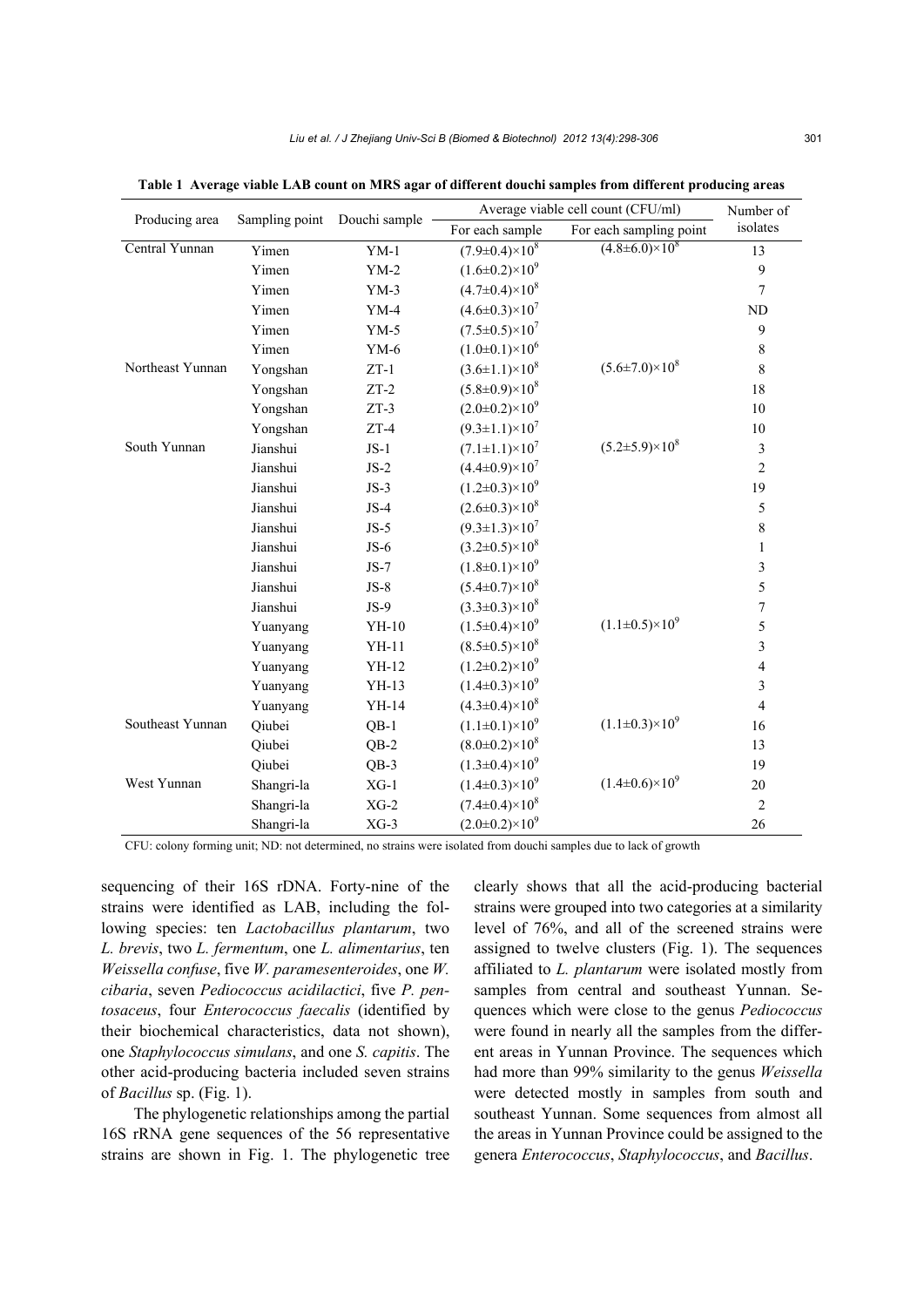

**Fig. 1 A phylogenetic tree showing the relationship of 16S rDNA sequences in douchi samples from five producing areas in Yunnan** 

The tree was constructed using neighbor-joining analysis based on partial 16S rDNA sequences. Numbers at nodes indicate bootstrap values (*n*=500 replicates). Bar: 0.02 nucleotides substitution per site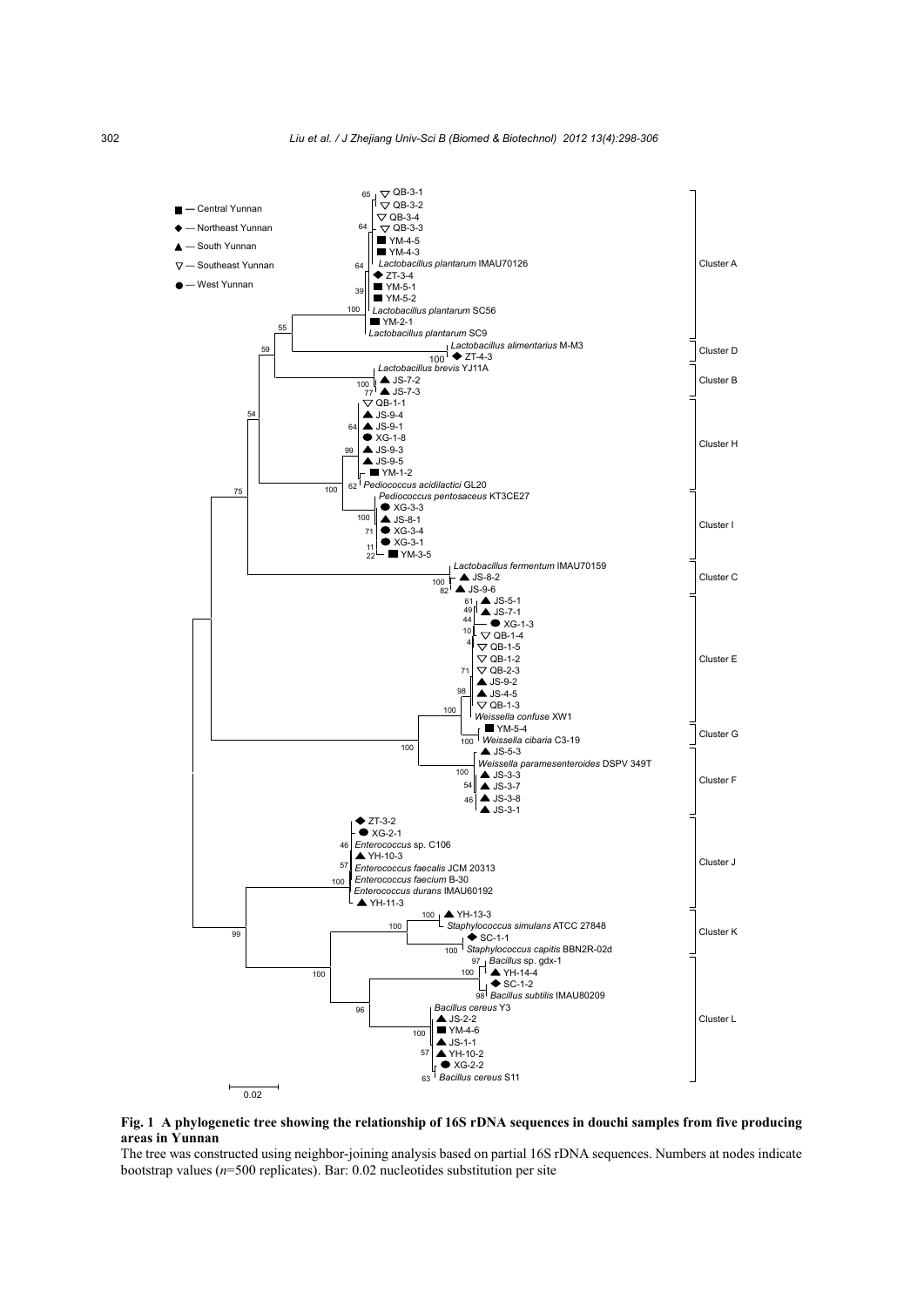# **4 Discussion**

In this study, the community structure of the predominant LAB in spontaneously fermented douchi was studied by conventional culture-dependent methods combined with molecular biological methods. LAB strains were identified on the basis of their genotypic characteristics, using direct DNA extraction, 16S rDNA amplification and sequencing. To our knowledge, this is the first study to investigate the natural populations of LAB in douchi using culturedependent methods combined with molecular biological methods in China. This research will play an important role in the development of fermented soybean food. The subject of this study was the molecular identification of LAB populations obtained from 30 different douchi samples from Yunnan.

Based on these combined culture-dependent and molecular biological methods, a diverse range of LAB genera were detected in douchi. Six genera and over fourteen species were identified (Table 2). Based on the results (Fig. 1), *Lactobacillus* spp., *Weissella* spp., and *Pediococcus* spp. were the predominant LAB in douchi samples collected from Yunnan, China. The 16S rDNA sequences of the four strains from southeast Yunnan and the five strains from central Yunnan were affiliated to *L. plantarum* which has been found to play an important role in many types of fermented food (Briggiler Marcó *et al*., 2011; Liu *et al*., 2011; Won *et al*., 2011; Zago *et al*., 2011). Nearly all sequences which were associated with *W. paramesenteroides* were detected in samples from south Yunnan, and sequences affiliated to *W. confuse*  were detected in the samples from south and southeast Yunnan. The genus *Weissella* has also been recognized as activated LAB in fermented food (Ndagano *et al*., 2011). The distribution of the strains did not show any significant trend among the sample areas. Some rare LAB strains were also found in the douchi samples, such as *W. cibaria*, *S. simulans*, and *S. capitis* (Table 2).

The results also showed that different species were isolated from different samples (Table 2). This could be related to the different sampling points and processing technologies. However, it is necessary to confirm this trend by large-scale sampling and isolation. When phylogenetic analysis was carried out, a LAB population was found in all samples, and six genera were found in each douchi producing area (Fig. 1, Table 2). Nevertheless, some areas had specific LAB populations. *Lactobacillus* spp. were not found in samples from west Yunnan (Shangri-la); the southern producing areas (Jianshui and Yuanyang) had the largest populations of LAB, but no *L. plantarum* was found in samples from those areas; in northeast Yunnan (Yongshan), the isolated strains were significantly different from those found in other areas (Fig. 1). When identifying *Enterococcus* species

|                |                      | Number of LAB species |                     |                 |                     |                |  |
|----------------|----------------------|-----------------------|---------------------|-----------------|---------------------|----------------|--|
| Genus          | Species              | Central<br>Yunnan     | Northeast<br>Yunnan | South<br>Yunnan | Southeast<br>Yunnan | West<br>Yunnan |  |
| Lactobacillus  | L. plantarum         |                       |                     | 0               |                     |                |  |
|                | L. brevis            |                       |                     |                 |                     |                |  |
|                | L. fermentum         |                       |                     |                 |                     |                |  |
|                | L. alimentarius      |                       |                     |                 |                     |                |  |
| Weissella      | W. confuse           |                       |                     |                 |                     |                |  |
|                | W. paramesenteroides |                       |                     |                 |                     |                |  |
|                | W. cibaria           |                       |                     |                 |                     |                |  |
| Pediococcus    | P. acidilactici      |                       |                     |                 |                     |                |  |
|                | P. pentosaceus       |                       |                     |                 |                     |                |  |
| Enterococcus   | E. faecalis          |                       |                     |                 |                     |                |  |
| Staphylococcus | S. simulans          |                       |                     |                 |                     |                |  |
|                | S. capitis           |                       |                     |                 |                     |                |  |
| Others         | Bacillus sp.         |                       |                     |                 |                     |                |  |

**Table 2 Numbers of LAB species isolated from different douchi producing areas of Yunnan**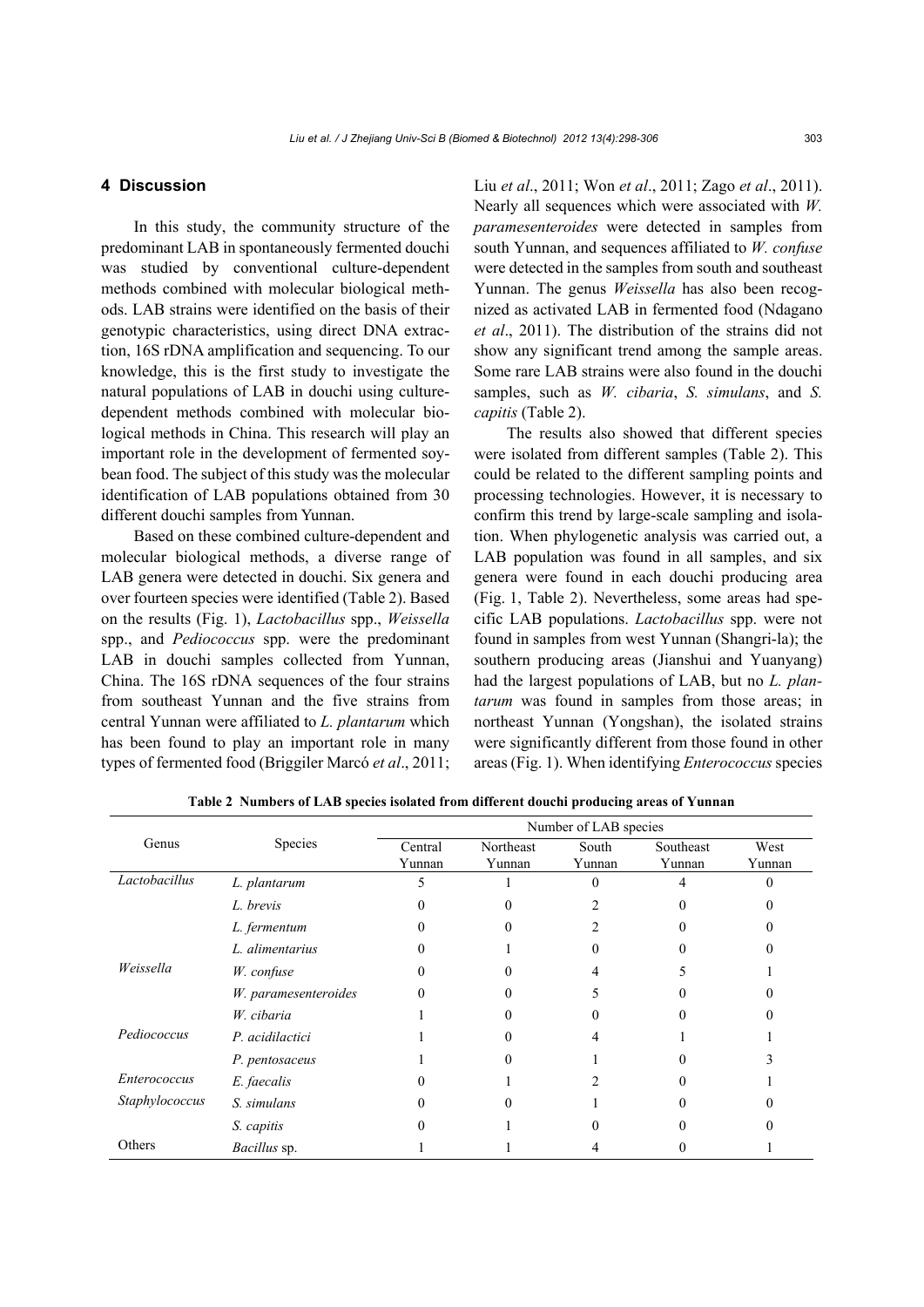from 16S rDNA sequences, high sequence homologies were observed among *Enterococcus* species (Table 2, Fig. 1 Cluster J). Other studies have shown the same results, and found it difficult to identify these strains to the species level based on the DNA sequences alone (Devriese *et al*., 1992; Yanagida *et al*., 2005). Finally, isolated *Enterococcus* sp. strains were identified as *E. faecalis* by their biochemical characteristics with an API50 CHL kit (data not shown). In most cases, strains of the same species were grouped into a unique cluster, and significant differences existed between these strains; these differences may relate to the douchi samples originating from different producing areas and processing technologies. These results demonstrate that differences in LAB species exist in spontaneously fermented douchi from Yunnan. The diversity of geographical factors and changing climatic conditions in the region may be the reasons for the diversity of LAB populations.

The other important outcome of this study relates to the LAB populations of commercially manufactured douchi and homemade douchi. Natto and tempeh are two kinds of fermented soybean food in Japan and Indonesia, respectively. Both are similar to douchi and are fermented by pure strains such as *B. subtilis* natto and *Rhizopus oryzae*, respectively. Although these two commercial soybean foods are becoming more and more popular among people around the world, there are few reports about their LAB flora. Compared with factory-produced douchi from Taiwan, Yunnan douchi has a diverse population of LAB (Chen *et al*., 2006).

Our results showed a different activated bacterial community structure from those found in previous studies related to fermented soybean. The predominant LAB of Taiwanese douchi are *Enterococcus* spp. (Tsai *et al*., 2007), whereas the predominant LAB in Yunnan douchi are *Lactobacillus*, *Weissella*, and *Pediococcus*. As to the famous fermented soybean food, natto, the activated bacteria are from the genus *Bacillus* (Kubo *et al*., 2011). These results suggest that the activated bacterial community structure varies greatly between different areas and fermentation methods. Furthermore, the samples collected from Jianshui in south Yunnan were poor in proteinaseproducing bacteria. It has been suggested that proteinase-producing bacteria are inhibited by the LAB from douchi. However, more studies are needed to confirm this phenomenon.

In conclusion, various LAB exist in douchi and identification of the LAB species that dominate the spontaneously fermented douchi is an important step in the development of new starter cultures for soybean fermentation. As for methods of isolation, accumulation under anaerobic conditions appears to be a suitable method for isolating LAB from douchi. Among the LAB strains, four *E. faecalis*, one *S. capitis*, and five *B. cereus* strains were detected in the douchi samples (Table 2). This indicates that consumption of douchi could be potentially hazardous, which might compromise the product in terms of food safety (Nout *et al*., 1998; Abriouel *et al*., 2008). To solve this problem, stricter hygienic measures during the manufacturing process and appropriate starter cultures should be adopted. Some douchi-isolated LAB strains showed antibacterial activities and other physiological functions. Future studies in our laboratory will characterize and identify the functional starter cultures and the physiologically active substances of these isolates. The data presented in this paper will provide a useful framework for further studies of the LAB population dynamics of douchi fermentation. To facilitate commercialization and increase consumer confidence in the fermented soybean food, douchi, in Yunnan, the quality control of starters and more accurate species labeling by molecular techniques are required.

## **Acknowledgements**

The authors would like to thank Mr. Hong-wei LI, Qiubei No. 1 Middle School, Yunnan, China, and Ms. Qiong-ying LU, Jianshui No. 1 Middle School, Yunnan, China, for their help in the sample collection.

#### **References**

Abriouel, H., Martín-Platero, A., Maqueda, M., Valdivia, E., Martínez-Bueno, M., 2008. Biodiversity of the microbial community in a Spanish farmhouse cheese as revealed by culture-dependent and culture-independent methods. *Int. J. Food Microbiol*., **127**(3):200-208. [doi:10.1016/ j.ijfoodmicro.2008.07.004]

Benito, M.J., Serradillaa, M.J., Ruiz-Moyano, S., Martín, A.,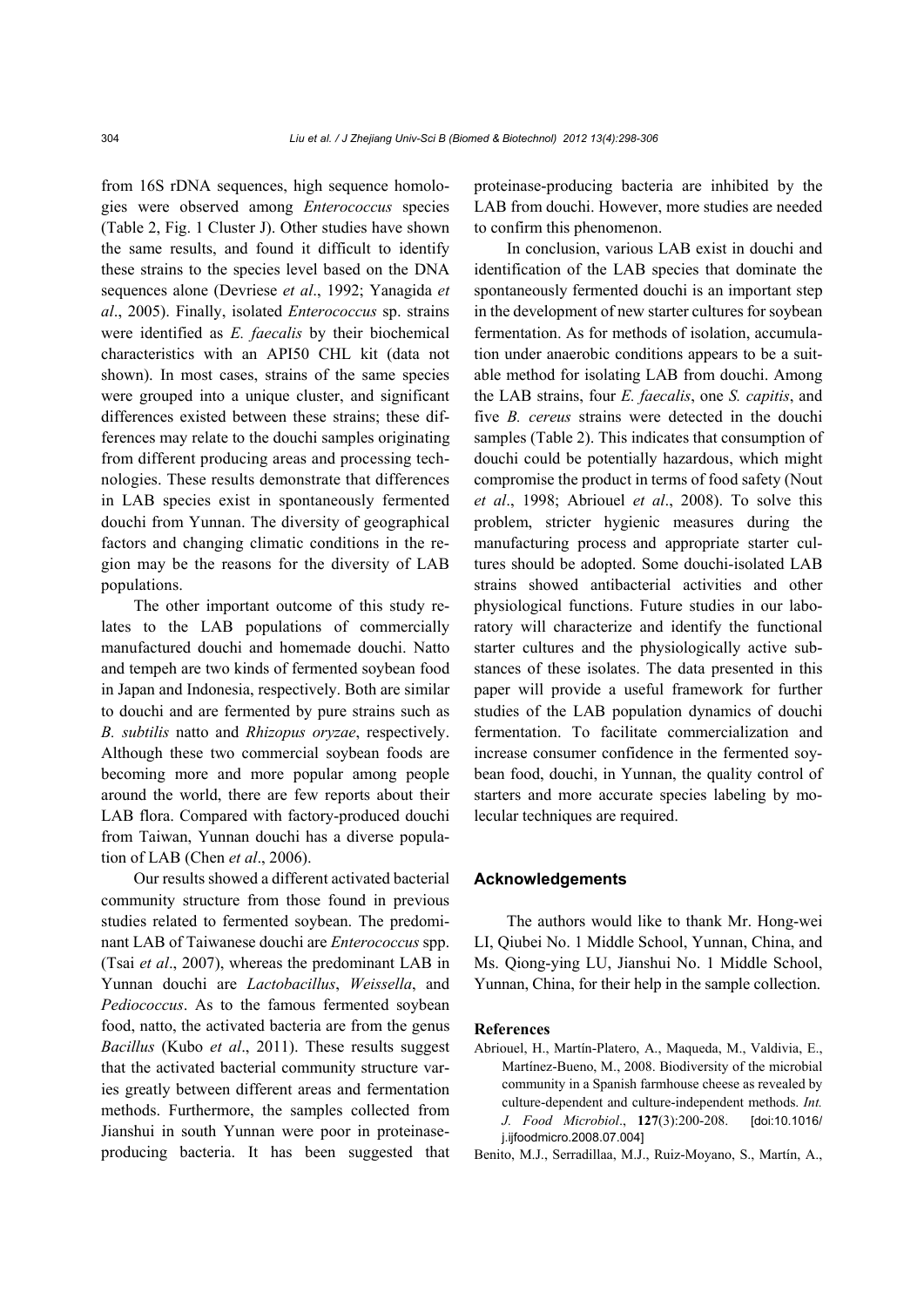Pérez-Nevado, F., Córdoba, M.G., 2008. Rapid differentiation of lactic acid bacteria from autochthonous fermentation of Iberian dry-fermented sausages. *Meat Sci*., **80**(3):656-661. [doi:10.1016/j.meatsci.2008.03.002]

- Briggiler Marcó, M., Mercanti, D., Reinheimer, J.A., Quiberoni, A., 2011. Performance of spontaneous phage-resistant derivatives of *Lactobacillus plantarum* in fermented milk manufacture. *Int. Dairy J*., **21**(11): 857-862. [doi:10.1016/j.idairyj.2011.05.011]
- Chao, S.H., Tomii, Y., Watanabe, K., Tsai, Y.C., 2008. Diversity of lactic acid bacteria in fermented brines used to make stinky tofu. *Int. J. Food Microbiol.*, **123**(1-2): 134-141. [doi:10.1016/j.ijfoodmicro.2007.12.010]
- Chen, Y.S., Yanagida, F., Shinohara, T., 2005. Isolation and identification of lactic acid bacteria from soil using an enrichment procedure. *Lett. Appl. Microbiol*., **40**(3): 195-200. [doi:10.1111/j.1472-765X.2005.01653.x]
- Chen, Y.S., Yanagida, F., Hsu, J.S., 2006. Isolation and characterization of lactic acid bacteria from *dochi* (fermented black beans), a traditional fermented food in Taiwan. *Lett. Appl. Microbiol*., **43**(2):229-235. [doi:10.1111/j.1472- 765X.2006.01922.x]
- Chin, H.S., Breidt, F., Fleming, H.P., Shin, W.C., Yoon, S.S., 2006. Identification of predominant bacterial isolates from the fermenting kimchi using ITS-PCR and partial 16S rDNA sequence analyses. *J. Microbiol. Biotechnol.*, **16**(1):68-76.
- Chun, J., Lee, J.H., Jung, Y., Kim, M., Kim, S., Kim, B.K., Lim, Y.W., 2007. EzTaxon: a web-based tool for the identification of prokaryotes based on 16S ribosomal RNA gene sequences. *Int. J. Syst. Evol. Microbiol*., **57**(10):2259-2261. [doi:10.1099/ijs.0.64915-0]
- de Man, J.C., Rogosa, M., Sharpe, M.E., 1960. A medium for the cultivation of lactobacilli. *J. Appl. Microbiol*., **23**(1): 130-135. [doi:10.1111/j.1365-2672.1960.tb00188.x]
- Devriese, L.A., Laurier, L., de Herdt, P., Hasbrouck, F., 1992. *Enterococcal* and *Streptococcal* species isolated from faeces of calves, young cattle and dairy cows. *J. Appl. Microbiol*., **72**(1):29-31. [doi:10.1111/j.1365-2672.1992. tb04877.x]
- Harrigan, W.F., McMance, M.E., 1976. Statistical Methods for the Selection and Examination of Microbial Colonies. *In*: Harrigan, W.F., Mc Mance, M.E. (Eds.), Laboratory Methods in Food and Dairy Microbiology. Academic Press, London, p.47-49.
- Kim, B., Lee, J., Jang, J., Kim, J., Han, H., 2003. *Leuconostoc inhae* sp. nov., a lactic acid bacterium isolated from kimchi. *Int. J. Syst. Evol. Microbiol*., **53**(4):1123-1126. [doi:10.1099/ijs.0.02463-0]
- Kim, T.W., Lee, J.H., Kim, S.E., Park, M.H., Chang, H.C., Kim, H.Y., 2009. Analysis of microbial communities in doenjang, a Korean fermented soybean paste, using nested PCR-denaturing gradient gel electrophoresis. *Int. J. Food Microbiol*., **131**(2-3):265-271. [doi:10.1016/j. iifoodmicro.2009.03.0011
- Konings, W.N., Kok, J., Kuipers, O.P., Poolman, B., 2000.

Lactic acid bacteria: the bugs of the new millennium. *Curr. Opin. Microbiol*., **3**(3):276-282. [doi:10.1016/ S1369-5274(00)00089-8]

- Kubo, Y., Rooney, A.P., Tsukakoshi, Y., Nakagawa, R., Hasegawa, H., Kimura, K., 2011. Phylogenetic analysis of *Bacillus subtilis* strains applicable to natto (fermented soybean) production. *Appl. Environ. Microbiol*., **77**(18): 6463-6469. [doi:10.1128/AEM.00448-11]
- Larkin, M.A., Blackshields, G., Brown, N.P., Chenna, R., McGettigan, P.A., McWilliam, H., Valentin, F., Wallace, I.M., Wilm, A., Lopez, R., *et al*., 2007. Clustal W and Clustal X version 2. *Bioinformatics*, **23**(21):2947-2948. [doi:10.1093/bioinformatics/btm404]
- Lim, S.M., Im, D.S., 2009. Screening and characterization of probiotic lactic acid bacteria isolated from Korean fermented foods. *J. Microbiol. Biotechnol*., **19**(2):178-186. [doi:10.4014/jmb.0804.269]
- Liu, P., Shen, S.R., Ruan, H., Zhou, Q., Ma, L.L., He, G.Q., 2011. Production of conjugated linoleic acids by *Lactobacillus plantarum* strains isolated from naturally fermented Chinese pickles. *J. Zhejiang Univ.-Sci. B (Biomed. & Biotechnol.)*, **12**(11):923-930. [doi:10.1631/jzus.B11 00072]
- Mohd Adnan, A.F., Tan, I.K., 2007. Isolation of lactic acid bacteria from Malaysian foods and assessment of the isolates for industrial potential. *Bioresour. Technol*., **98**(7):1380-1385. [doi:10.1016/j.biortech.2006.05.034]
- Moreno, M.R.F., Leisner, J.J., Tee, L.K., Ley, C., Radu, S., Rusul, G., Vancanneyt, M., de Vuyst, L., 2002. Microbial analysis of Malaysian tempeh, and characterization of two bacteriocins produced by isolates of *Enterococcus faecium*. *J. Appl. Microbiol*., **92**(1):147-157. [doi:10. 1046/j.1365-2672.2002.01509.x]
- Ndagano, D., Lamoureux, T., Dortu, C., Vandermoten, S., Thonart, P., 2011. Antifungal activity of 2 lactic acid bacteria of the *Weissella* genus isolated from food. *J. Food Sci*., **76**(6):M305-M311. [doi:10.1111/j.1750-3841. 2011.02257.x]
- Nout, M.J.R., Bakshi, D., Sarkar, P.K., 1998. Microbiological safety of kinema, a fermented soybean food. *Food Control*, **9**(6):357-362. [doi:10.1016/S0956-7135(98)00126-1]
- Reid, G., 1999. The scientific basis for probiotic strains of *Lactobacillus*. *Appl. Environ. Microbiol*., **65**(9):3763-3766.
- Saitou, N., Nei, M., 1987. The neighbor-joining method: a new method for reconstructing phylogenetic trees. *Mol. Biol. Evol*., **4**(4):619-629.
- Schmidt, T.M., DeLong, E.F., Pace, N.R., 1991. Analysis of a marine picoplankton community by 16S rRNA gene cloning and sequencing. *J. Bacteriol*., **173**(14):4371-4378.
- Tamura, K., Dudley, J., Nei, M., Kumar, S., 2007. MEGA 4: Molecular Evolutionary Genetics Analysis (MEGA) software version 4.0. *Mol. Biol. Evol*., **24**(8):1596-1599. [doi:10.1093/molbev/msm092]
- Thompson, J.D., Gibson, T.J., Plewniak, F., Jeanmougin, F., Higgins, D.G., 1997. The Clustal X windows interface: flexible strategies for multiple sequence alignment aided